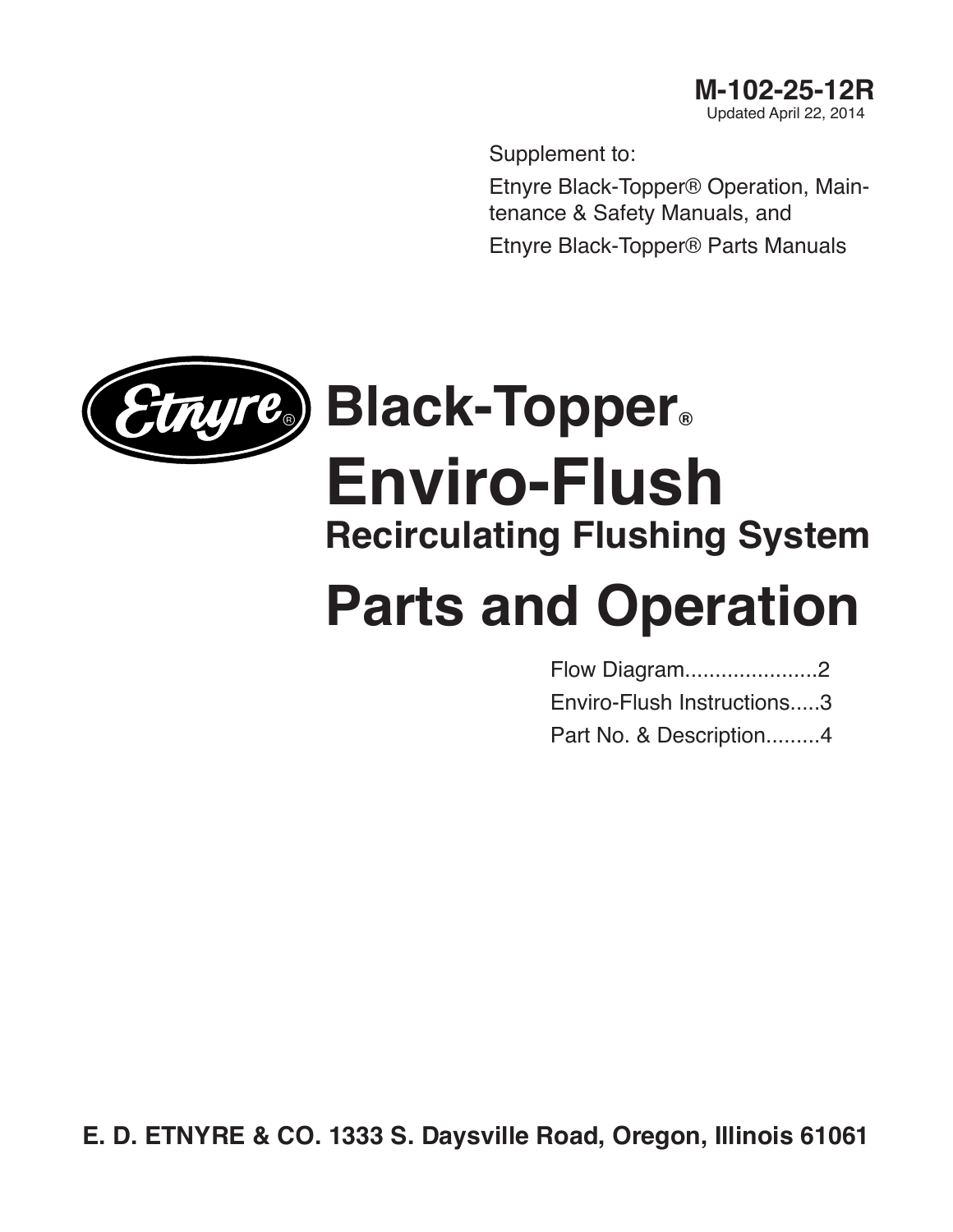## **Enviro-Flush System**

<span id="page-1-0"></span>The Enviro-Flush system is a closed system which pulls flushing solvent from the Flush Tank, pumps it through the circulating system and spray bar and returns the solvent to the Flush Tank.



Complete the appropriate suck back procedure(s) found in your Black-Topper® operation manual.

Normally the suckback procedure will remove sufficient material from the circulating system to negate the need for performing the Enviro-Flush procedure.

Flushing Solvent must be in the Enviro-Flush tank for this procedure.

On the cab control panel, turn on the POWER switch and complete the instructions beginning on the next page.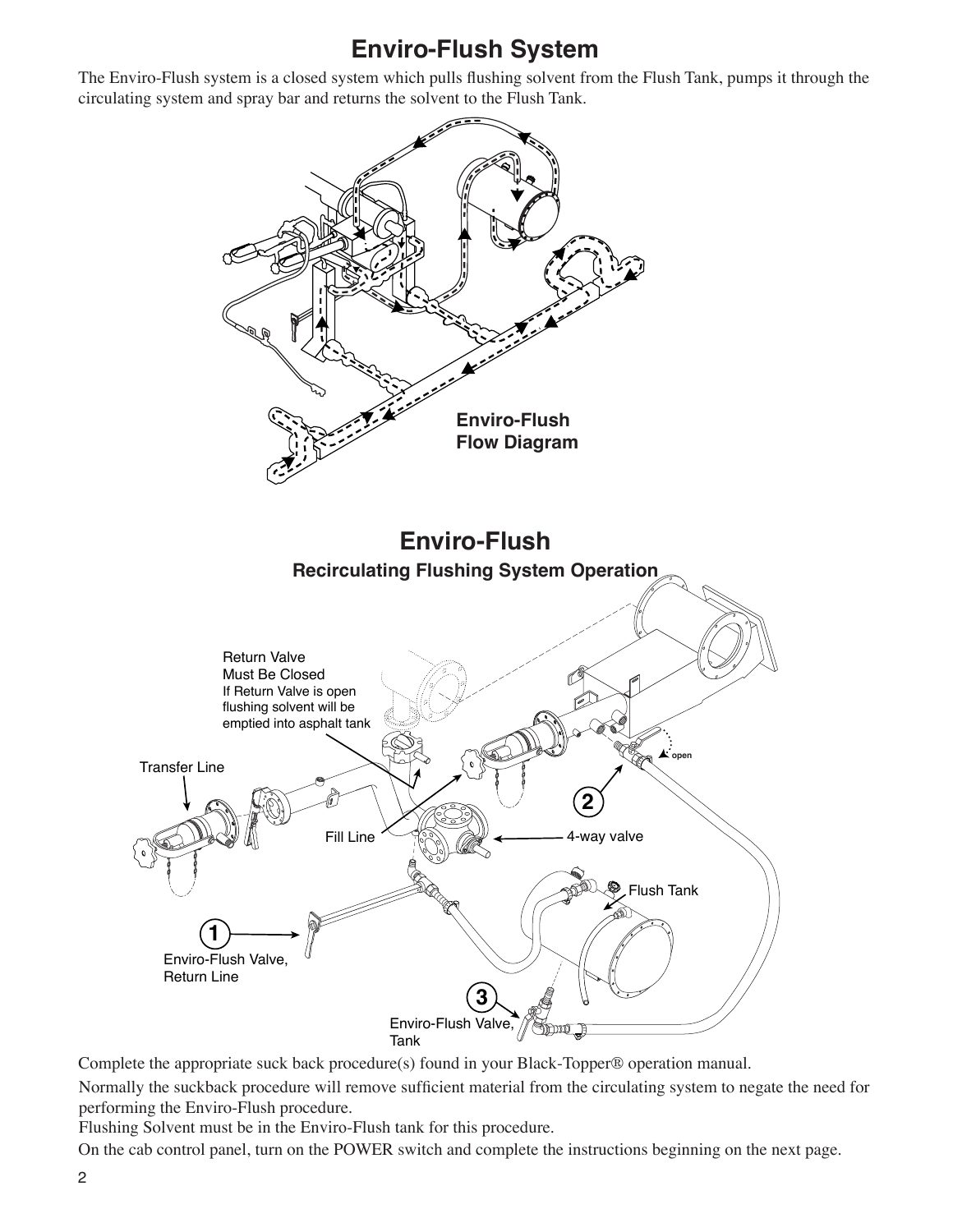<span id="page-2-0"></span>**NOTE:** To stop the pump in MANUAL control select AUTO control. To stop the pump in AUTO control with the PUMP SPEED knob fully counter clockwise select MANUAL control. The pump can be stopped and the automatic tank valve can be closed immediately at any time during any operation by turning the EMERGENCY STOP switch OFF. Before turning the EMERGENCY STOP switch back ON, turn the PUMP SPEED to zero to prevent the pump from turning.

### **At the rear control panel:**

- 1. Turn the FUNCTION knob to AUX.
- 2. Turn the EMERGENCY STOP switch ON.
- 3. Put the PUMP CONTROL to AUTO.
- 4. Press START. The pump will start turning at the desired circulation rate (50 GPM).
- 5. Open all three Enviro-Flush valves in order: The Enviro-Flush Return Valve  $(1)$ , then the Strainer Box Valve  $(2)$  and finally the Enviro-Flush Tank Valve<sup>(3)</sup>.
- 6. After 1-2 minutes close the Enviro-Flush Tank Valve  $\ddot{3}$  and then the Strainer Box Valve  $\ddot{2}$ .
- 7. Put the PUMP CONTROL to MANUAL to stop the pump.
- 8. Turn the FUNCTION knob to SUCK BACK.
- 9. Press START. Turn the PUMP SPEED knob to obtain 50 GPM (confirm rate on display).
- 10. Press START. The pump will start turning at the desired circulation rate (50 GPM).
- 11. Open the bleeder valve on the left wing for 1 minute and then close the valve.
- 12. Open the bleeder valve on the right wing for 1 minute and then close the valve.
- 13. Turn the FUNCTION knob to HOME to stop the pump.
- 14. Close the Enviro-Flush Return Valve  $(1)$ .

Complete the appropriate suckback procedure(s) found in your Black-Topper® operation manual.

## **Recycle Enviro-Flush**

**NOTE:** This procedure will transfer material from the Enviro-Flush Tank to the Asphalt Tank.

## **WARNING**

#### **To prevent possible burns from foaming or violent eruption:**

Do not transfer the contents of the Enviro-Flush Tank if the material temperature in the Asphalt Tank is over 200ºF or if water and/or condensation is present in the Enviro-Flush Tank or if emulsion was previously flushed with the Enviro-Flush system.

Normally the suckback procedure will remove sufficient material from the circulating system to negate the need for performing the Enviro-Flush procedure. The frequency of recycling the Enviro-Flush spent solvent is then dependant upon the operator's use of the suck back feature and the type of material being flushed.

On the cab control panel, turn on the POWER switch and complete the following instructions.

**NOTE:** To stop the pump in MANUAL control select AUTO control. To stop the pump in AUTO control with the PUMP SPEED knob fully counter clockwise select MANUAL control. The pump can be stopped and the automatic tank valve can be closed immediately at any time during any operation by turning the EMERGENCY STOP switch OFF. Before turning the EMERGENCY STOP switch back ON, turn the PUMP SPEED to zero to prevent the pump from turning.

#### **At the rear control panel:**

- 1. Turn the FUNCTION knob to LOAD.
- 2. Turn the EMERGENCY STOP switch ON.
- 3. Put the PUMP CONTROL to MANUAL.
- 4. Press START. Turn the PUMP SPEED knob to obtain 50 GPM (confirm rate on display).
- 5. Open the Strainer Box Valve  $(2)$  and then the Enviro-Flush Tank Valve  $(3)$ .
- 6. When the desired amount of material is removed from the Enviro-Flush Tank close the Enviro-Flush Tank Valve (3) and then the Strainer Box Valve (2).
- 7. Turn the FUNCTION knob to HOME to stop the pump.
- 8. Refill Enviro-Flush Tank with new solvent.

Complete the appropriate suckback procedure(s) found in your Black-Topper® operation manual.